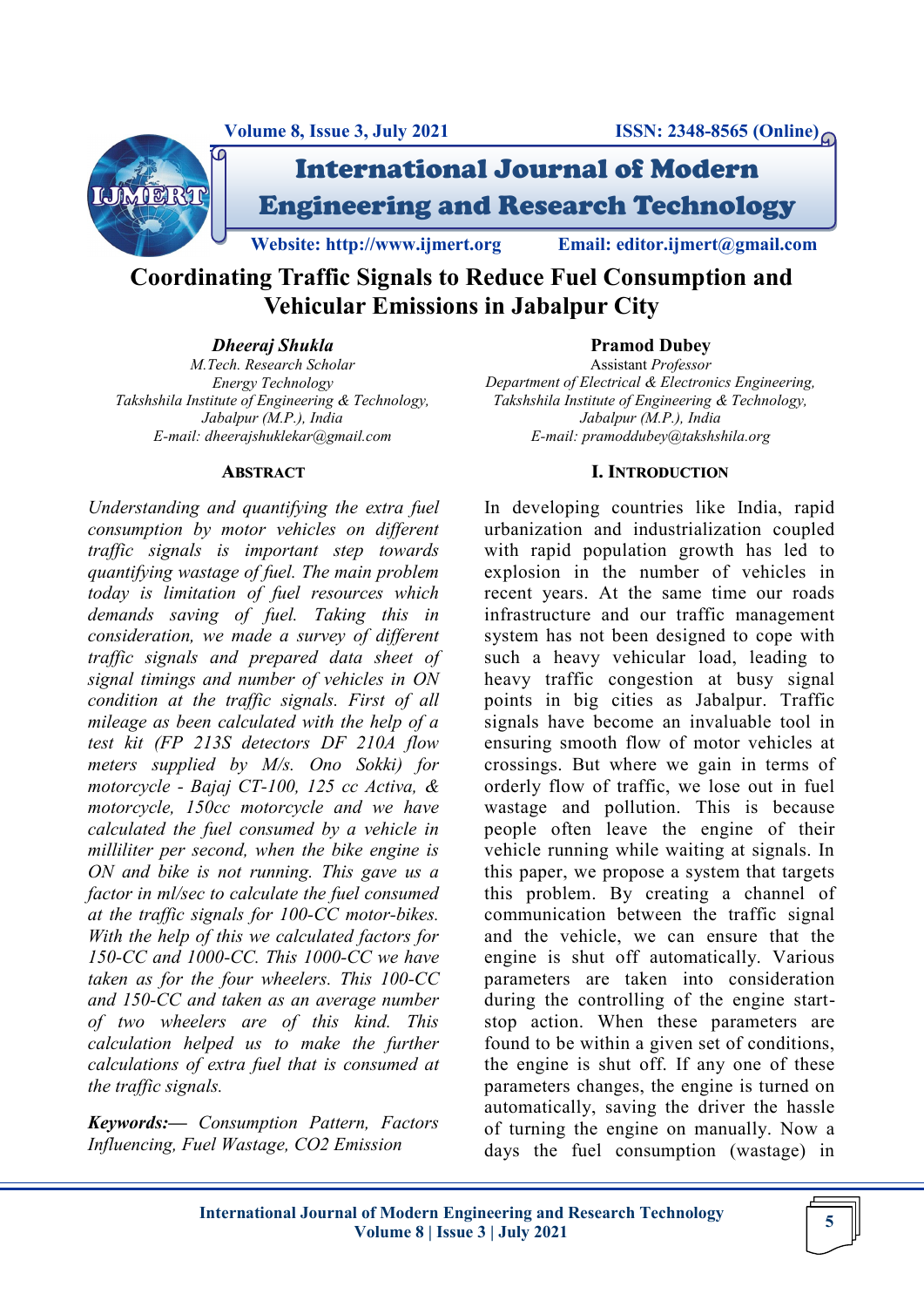traffic signal is most critical factor as the resources of fuel are near to exhaust, i.e. will not be for so long time, just up to 2025 as predicted. Growing concern about environmental protection and energy conservation has led the Clean Air Act Amendments and a number of regulations to increase fuel economy and reduce emissions. Since in most of the countries, fuel consumption is by the transportation sector (65.1%) and fuel consumed by vehicles is about 75% of all transportation energy use developing ways to reduce automobile fuel consumption in traffic systems has become an important task.

## *The consumption pattern of petroleum products in India:*

According to PCRA-2012 On an average, the consumption pattern of petroleum products in India is as follows:



*Figure 1: The Consumption pattern of petroleum products in India.*

India spends maximum of its foreign earnings on importing crude oil for meeting its growing energy demand. On the other hand, Global warming is the looming concern today. CO2 is the largest contributor to the phenomenon of global warming and petroleum products are the largest source of CO2 emission into the environment. CO2 cannot be stopped being emitted from burning of petroleum

products, but it certainly can be reduced to a great extent by way of efficient utilization of these products and that is where the role of PCRA critically comes into force.

# *Factors influencing the fuel wastage:*

### *Driving Habits:*

There are infinite variations that can affect the driving styles. Some factors that influence the driving techniques of the motorcyclist are

- Type of roads
- Weather Conditions; and
- Traffic flow

The type of roads and weather conditions are two things beyond the control of the motorcyclist. However, traffic flow can be improved and streamlined if the motorists, motorcyclists and pedestrians respect each other and avoid over speeding. Over speeding not only takes its toll in terms of fuel penalty but also increases risks for an accident.

Fuel can also be saved by strictly avoiding unnecessary

- **Q** Throttling
- $\bigcirc$  Idling
- Use of clutch

*Throttling:* Frequent acceleration and braking consumes up to 50% extra fuel required to reach a particular destination if driving at a cruising speed of 45 km/hr. It causes excessive tyre wear and also reduces life of brake pads. Always accelerate gently and anticipate stops to avoid sudden braking.

*Idling:* Switch off motorcycle engine when not in use and avoid excessive throttling when waiting at traffic lights. Do not leave unattended motorcycle with engine idling, as this wastes fuel.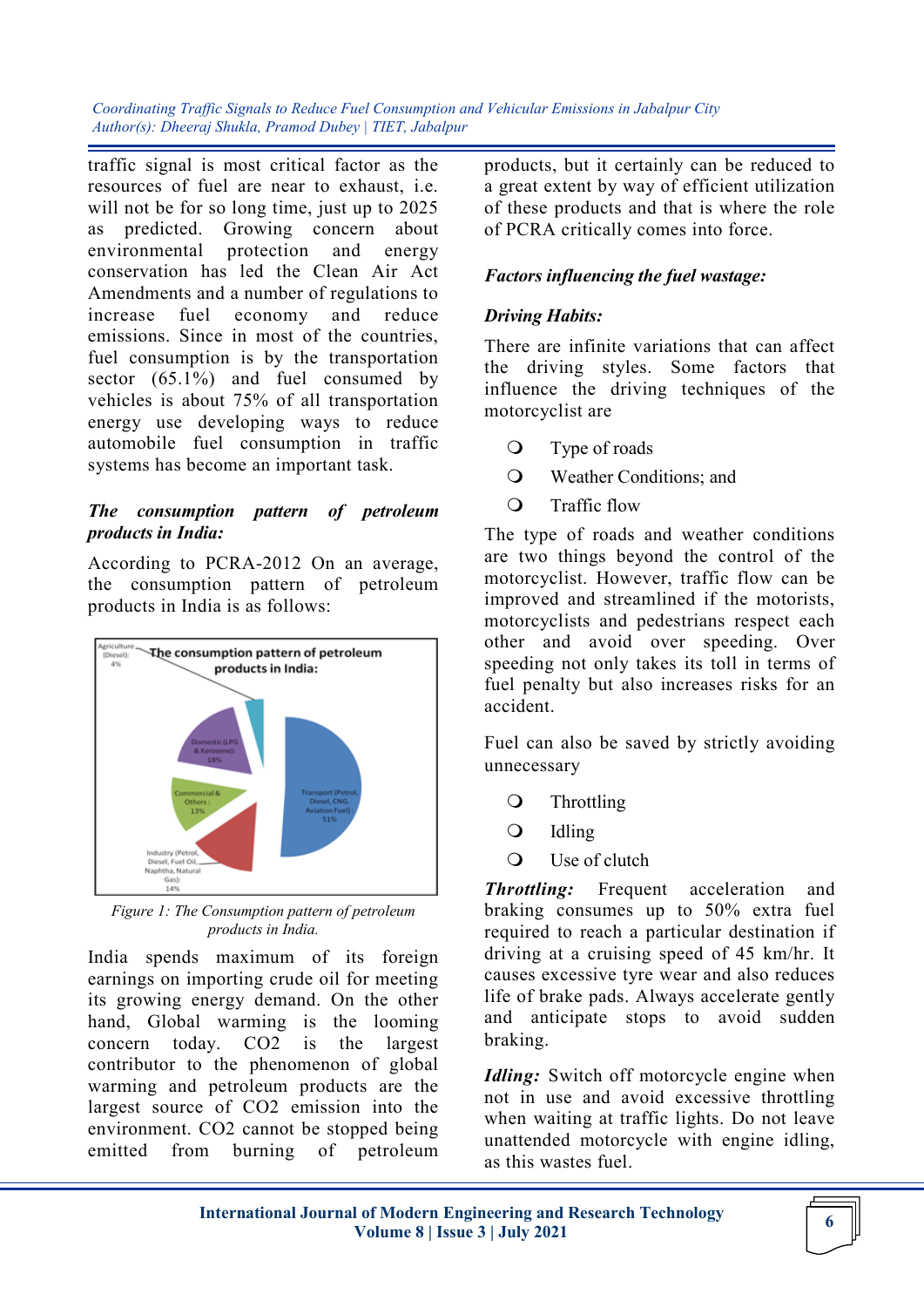*Clutch:* Using the clutch reduces a lot of useful power generated by engine and results in unnecessarily wasted fuel. Always use the clutch smoothly and only when necessary.

## **II. TEST AND METHODOLOGY**

For estimating the fuel wastage at traffic signals in Jabalpur seven traffic signals of varying traffic congestion were selected, which were spatially distributed all over the city, out of which 1 were of heavy traffic, 3 medium traffic and 3 low traffic. The crossings have been recognized as low, medium and high with the criteria; low volume signal crossing <39,900 vehicles per day, medium Volume signal crossing  $40,000 - 50,000$  vehicles per day, and high volume signal crossing >50,000 vehicles per day. The crossing selected for the study were Damoh Naka signal crossing, Adhar Tal signal crossing, Malviya Chowk signal crossing, Medical signal crossing, Vijay Nager signal crossing, Rampur signal crossing, Bus Stand signal crossing. Adhar Tal chowk signal crossing, Malyiya chowk signal crossing, Rampur signal crossing counted as low volume signal crossing. Vijay Nagar signal crossing, Damoh Naka signal crossing, Medical signal crossing counted as medium volume signal crossing and Bus Stand signal crossing counted as high volume signal crossing.

A traffic volume count sheet was prepared including a detailed classification of vehicles. 11 motorized and 4 non-motorized vehicles were included in the study for the classified traffic volume count along with turning movements. The cars were classified into two category based on the fuel type and engine size fuel consumption. To know the direction wise traffic volume at the crossing a 12-hour classified traffic volume & turning movement survey was conducted at crossing. To assess the crossing with a motive of making people

aware about the time left for signal to turn green and if the time is more than 12-15 seconds they can switch off their vehicles. This survey was conducted with an objective of estimating the effectiveness of Countdown Timers.

### *Test procedure for fuel wastage per unit time:*

Fuel consumption investigations at idling flow measurement system comprising mileage calculating test kit (FP 213S detectors DF 210A flow meters supplied by M/s. Ono Sokki), Japan) has been employed for two wheelers including two stroke and four stroke engine. Whereas "Estimation of fuel loss during idling of vehicles at signalized intersections in Delhi: Mrs. Purnima Parida and S. Gangopadhyay" literature refer for fuel consumption studies of four wheelers, gaseous fuels like LPG and LPG (mostly LPG).

#### **III. RESULTS**

Fuel wastage at traffic signals play an important role on environment, fuel crises, energy security and delay time in travel.

# *Estimation of Fuel Wastage in Jabalpur and MP:*

Consider No. of traffic signal in Jabalpur = 25According to MP govt. report 2012, 50 numbers of districts has been formed including 10 division in MP (table 4.3). If consider the 25 traffic signals in Jabalpur, 45 traffic signals in Bhopal & Indore, 20 in Gwaliar, Narmada puram & Chambal, 15 in Ujjain, Itarsi & Sagar, 10 in Rewa & Shahdol, and remaining 39 district has at least 5 number of traffic signals. So, total number of congested traffic signals (traffic spot) in MP reached about  $= 435$  (approx)

# *CO<sup>2</sup> emission from fuel wastage: in Jabalpur and MP*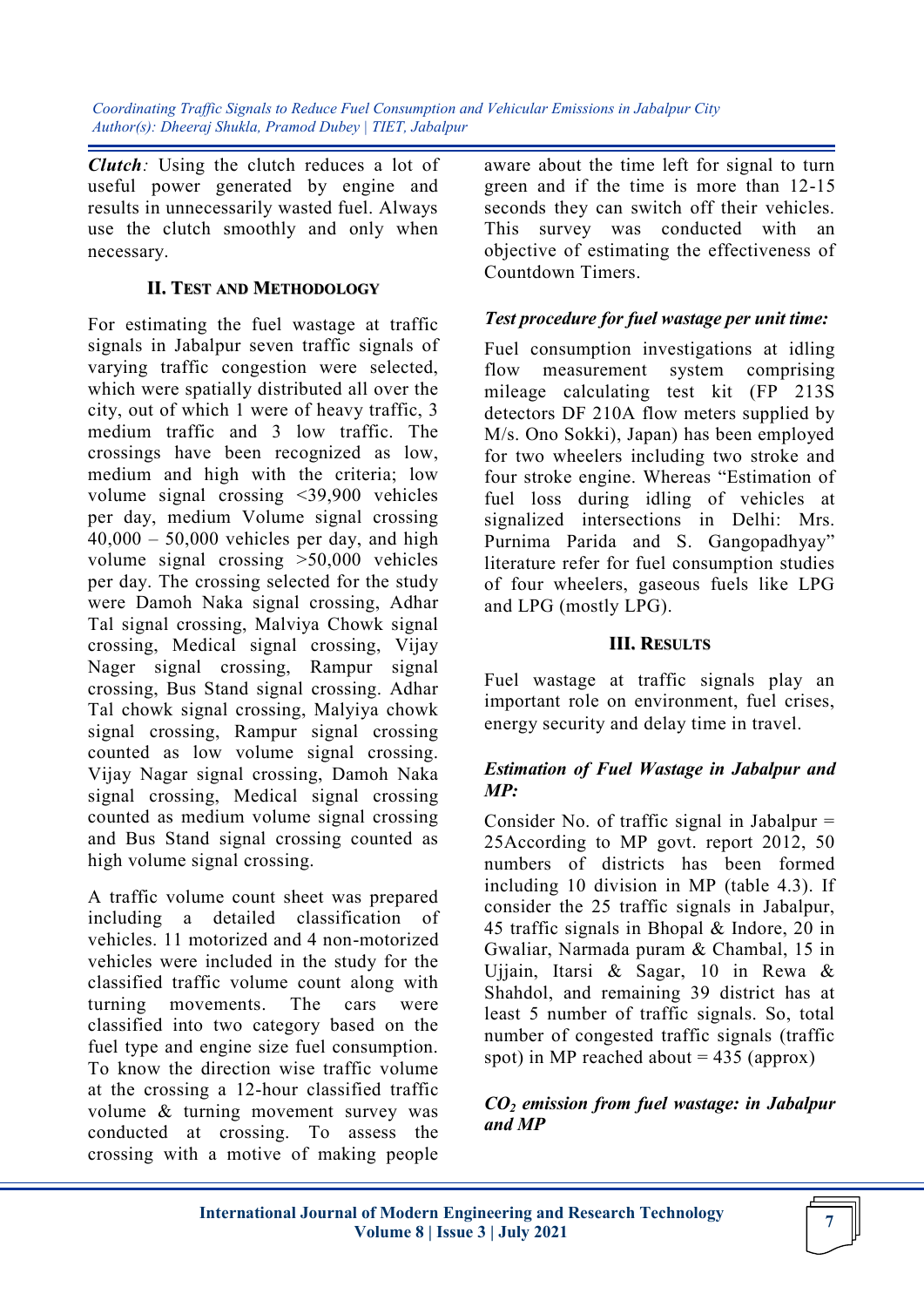#### **Table 1: Estimation of fuel wastage and fuel cost for Jabalpur and MP**

| <b>Emission CO2</b>                                       | Petrol               | <b>Diesel</b>        | LPG                   |
|-----------------------------------------------------------|----------------------|----------------------|-----------------------|
| Fuel Wastage of Ja-<br>balpur of 25 square per<br>Year(L) | 207788L              | 133308L              | 91800kg               |
| Emission CO2 in Kg                                        | 497028.9<br>Kg/year  | 351933.1<br>Kg/year  | 206733.6<br>Kg/year   |
| Fuel Wastage in MP<br>(435 Square) per Year<br>(L)        | 3527964L             | 2317716L             | 1597320<br>Kg         |
| Emission CO2 in Kg                                        | 8438889.8<br>Kg/year | 618770.24<br>Kg/year | 3597164.64<br>Kg/year |

#### **Table 2: Estimation of fuel wastage and fuel in Traffic Square for Jabalpur and MP**

| <b>Traffic Square</b>                              | <b>Petrol</b> | <b>Diesel</b> | <b>LPG</b> |
|----------------------------------------------------|---------------|---------------|------------|
| Medical (Fire)                                     | 118.3         | 96.8          | 56.8       |
| Vijay Nagar (Fire)                                 | 200.6         | 114.3         | 106.9      |
| Bus Stand (Fire)                                   | 253.4         | 132.1         | 106.9      |
| Rampur (Fire)                                      | 93.9          | 49.9          | 43.1       |
| Adhartal (Fire)                                    | 114.6         | 108.5         | 55.9       |
| Malviya Chowk (Fire)                               | 171.9         | 93.2          | 73.8       |
| Damoh Naka (Fire)                                  | 151.1         | 130.5         | 56.3       |
| Total (7 Days Data) (Fires)                        | 1103.8        | 725.5         | 499.8      |
| Average (7 Days Data) (Fires)                      | 157.7         | 103.6         | 71.4       |
| Per day per square fuel wastage<br>(fire)          | 22.5          | 14.5          | 10.2       |
| <b>Unit Rate</b>                                   | 67            | 48            | 35         |
| Total Cost 7 Days & 7 Square                       | 73,954.6      | 34.824.2      | 17,493.1   |
| 1 Day Fires (7 Square)                             | 157.7         | 103.6         | 71.4       |
| Per day Fuel Cost Rs (7 Square)                    | 10,566        | 4,973         | 2,499      |
| For Jabalpur Per Month L (7Sq)                     | 4,731         | 3,108         | 2,142      |
| Per Month Fuel Cost Rs                             | 3,16,977      | 1,49,184      | 74,970     |
| Fuel Wastage of Jablpur 25 Sq<br>per Day (L)       | 563.2         | 370.3         | 255        |
| Fuel Wastage of Jabalpur of 25<br>Sq per Month (L) | 16,899        | 11,109        | 7,650      |

#### **Table 3: Estimation of fuel wastage and fuel Monthly and Yearly for Jabalpur and MP**

| <b>Traffic Square</b>                                          | Petrol          | <b>Diesel</b> | LPG         |
|----------------------------------------------------------------|-----------------|---------------|-------------|
| Fuel Wastage of<br>Jabalpur of 25<br>square per<br>Month in Rs | 11,32,233       | 5, 33, 232    | 2,67,750    |
| MP (435) Per<br>Day L                                          | 9,799.9         | 6,438.1       | 4,437       |
| MP (435) Per<br>Month L                                        | 35,27,964       | 23,17,716     | 15,97,320   |
| MP (435) Per<br>Month Fuel<br>Cost                             | 1,96,97,799     | 92,70,864     | 46,58,850   |
| MP (435) Per<br>Year Fuel Cost                                 | 23, 63, 73, 588 | 11,12,50,368  | 5,59,06,200 |

### **Table 4: Estimation of fuel wastage per week**

| <b>TRAFFIC SQUARE</b> | fuel wastage per week (in Litre) |
|-----------------------|----------------------------------|
| <b>MALYIYA CHOWK</b>  | 338.89                           |
| <b>DAMOH NAKA</b>     | 337.89                           |
| <b>MEDICAL</b>        | 271.90                           |
| <b>VIJAY NAGAR</b>    | 492.427                          |
| <b>BUS STAND</b>      | 421.83                           |
| <b>RAMPUR</b>         | 186.9                            |
| <b>ADHAR TAL</b>      | 279.16                           |
| <b>TOTAL</b>          | 2329.0                           |



*Figure 2: Percentage of vehicles with running engines while waiting at red signals*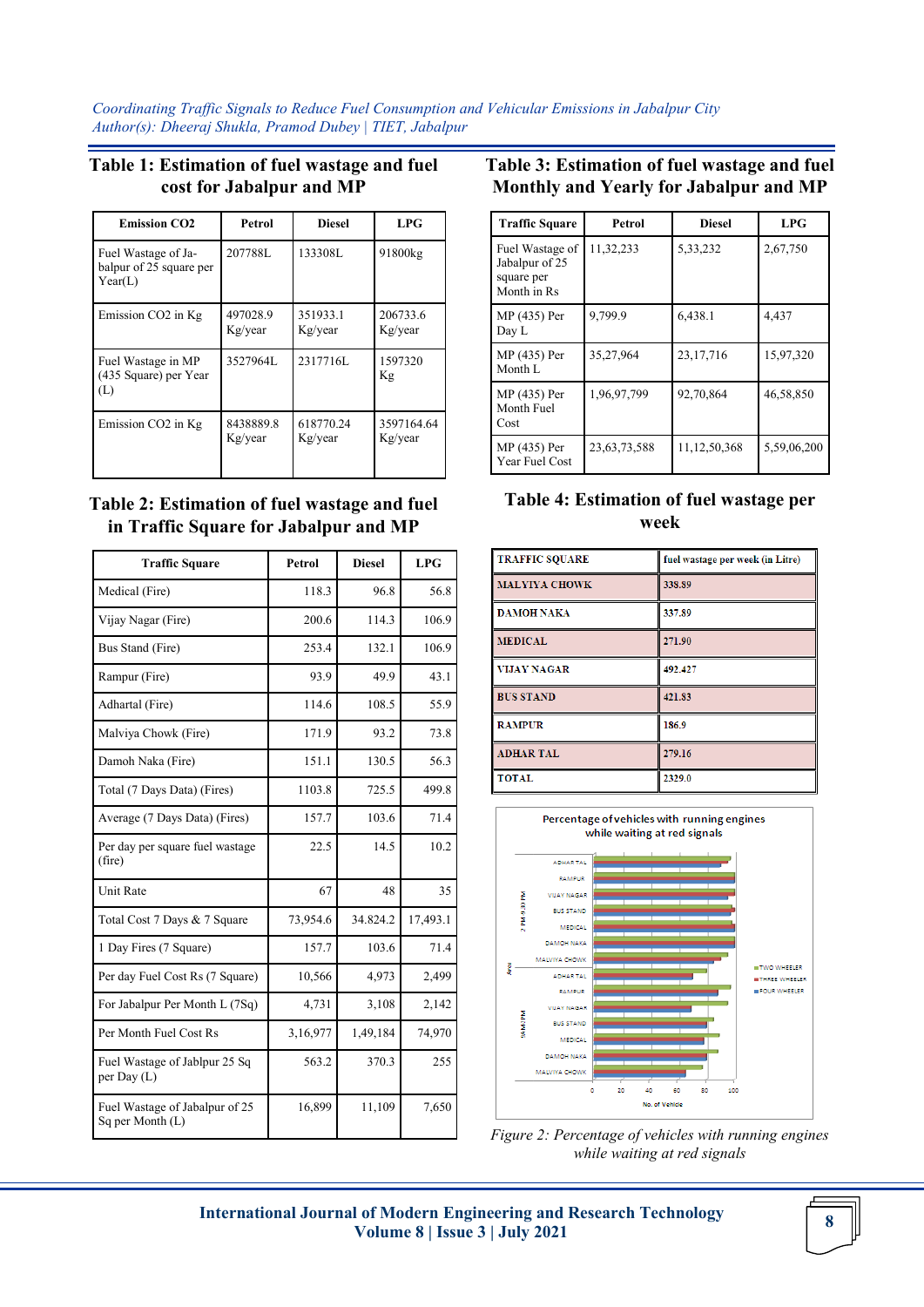#### **IV. CONCLUSIONS**

The extra fuel consumption at the traffic signals because of the irresponsible behavior of the driver/rider is very much high. And also for starting the bike, fuel use as compared to that is much more less. So, the conclusion comes in mind that the rider should OFF his engine while at the traffic signals. Also, for less timing traffic signals i.e., of 10-15 seconds, the engine may be kept ON, but with-out unnecessary throttling. Because throttling consumes much more fuel. As also shown above about the emissions, there values are also much high. So, there should be an awareness of the pollutions caused and there stoppage. Mileage of a vehicle, very much depends upon habits of a person, who is driving / riding that vehicle. Smoother and controlled driving gives better results with mileage of vehicle. Driving habits, also very much effect the traffic flow. So the driving should be smooth and the traffic should be in a stream-line i.e., by maintained constant speeds and constant spacing between the adjacent vehicles, while driving.

### **REFERENCES:**

- [1] Esteban B, Baquero G, Puig R, Riba JR, Rius A. Is it environmentally advantage ousto use vegetable oil directly as biofuel instead of converting it to biodiesel?Biomass and Bioenergy 2011;35:1317e28.
- [2] Agarwal AK. Biofuels (alcohols and biodiesel) applications as fuels for internal combustion engines. Progress in Energy and Combustion Science 2007;33:233e71.
- [3] Bryant L. The development of the diesel engine. In: Technology and culture, vol. 17. The Johns Hopkins University Press; 1976. p. 432e46.
- [4] Srivastava A, Prasad R. Triglycerides-

based diesel fuels. Renewable & Sustainable Energy Reviews 2000;4:111e33.

- [5] Wander PR, Altafini CR, Moresco AL, Colombo AL, Lusa D. Performance analysis of a monocylinder diesel engine using soy straight vegetable oil as fuel with varying temperature and injection angle. Biomass and Bioenergy 2011;35:3995e4000.
- [6] Agarwal D, Agarwal AK. Performance and emissions characteristics of Jatrophaoil (preheated and blends) in a direct injection compression ignition engine.Applied Thermal Engineering 2007;27:2314e23.
- [7] Purushothaman K, Nagarajan G. Performance, emission and combustion characteristics of a compression ignition engine operating on neat orange oil. Renewable Energy 2009;34:242e5.
- [8] Devan PK, Mahalakshmi NV. A study of the performance, emission and combustion characteristics of a compression ignition engine using methylester of paradise oileeucalyptus oil blends. Applied Energy 2009;86:675e80.
- [9] Agarwal AK, Dhar A. Comparative performance, emission and combustion characteristics of ricebran oil and its biodiesel in a transportation diesel engine. Journal of Engineering for Gas Turbines and Power, Transactions of ASME 2010;132:064503-1e064503-4.
- [10] Agarwal AK, Dhar A. Experimental investigation of preheated Jatropha oil fuelled direct injection compression